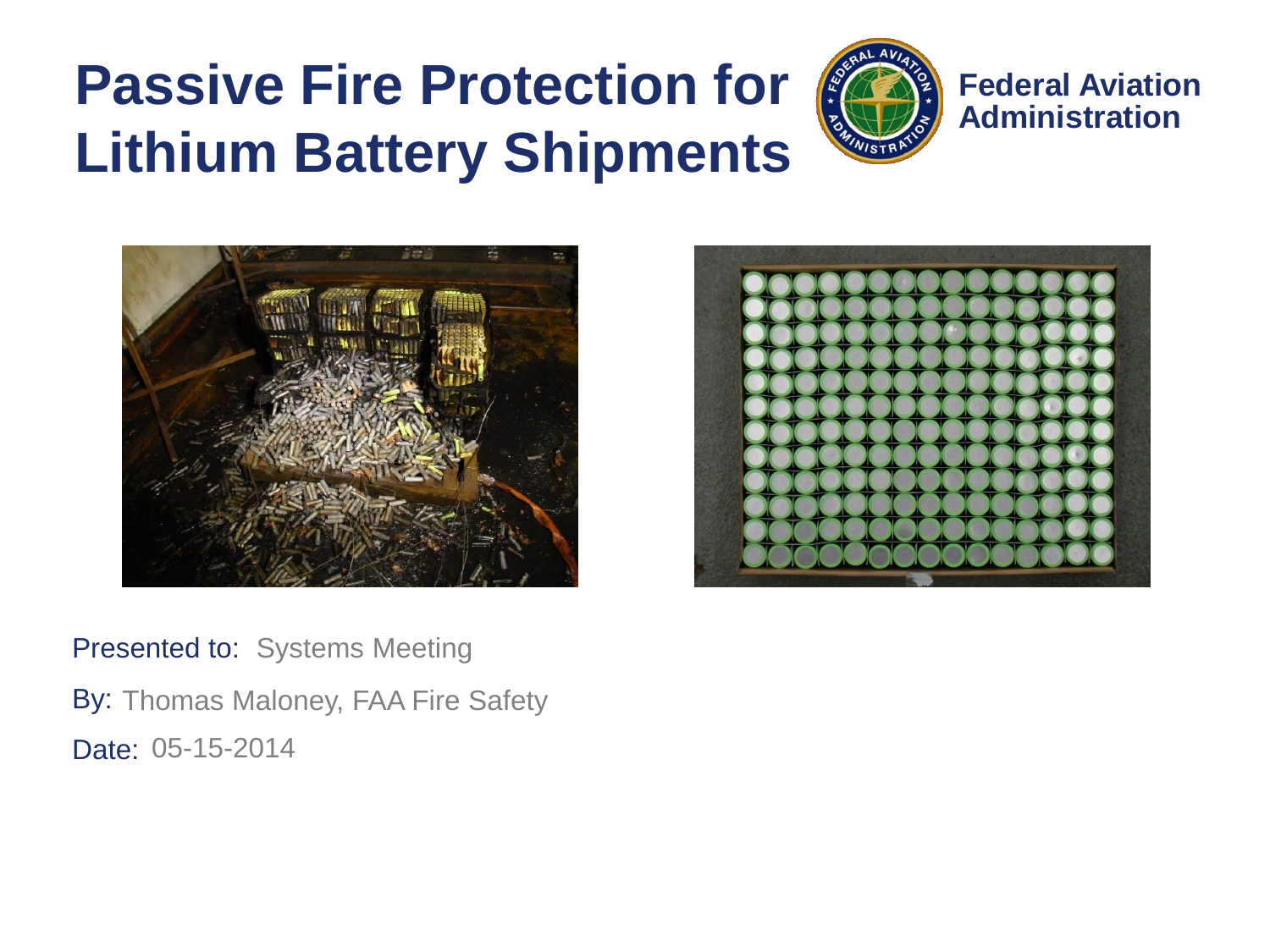## **Background**

- **Lithium batteries have been the cause of fires in small personal electronic devices and larger "bulk" quantities and continue to grow in popularity and use.**
	- Small-scale incidents
		- Approximately 64 cargo/baggage incidents have been recorded by the FAA since 1991. [3]
	- Incidents involving large quantities of cells
		- Batteries contributed to an accident in Dubai in 2010. [2]
		- An aircraft fire involving lithium batteries occurred in 2006. [1]
		- Numerous lithium-ion car fires have occurred.

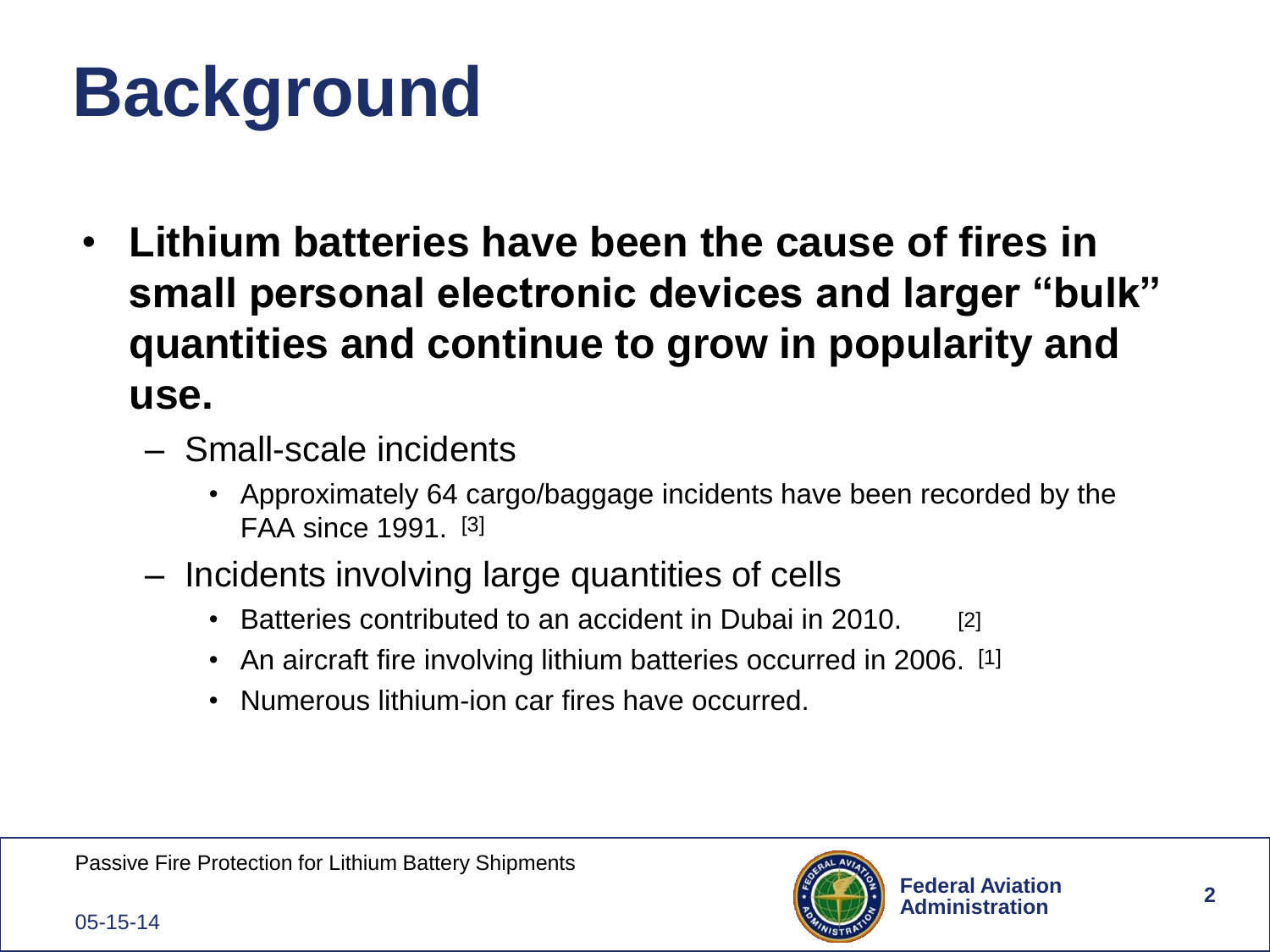## **Objective**

- **Vary the separation distance between each cell with standard cardboard packaging.**
	- Determine how the separation distance effects propagation time.
	- Determine how the separation distance effects cell temperatures.

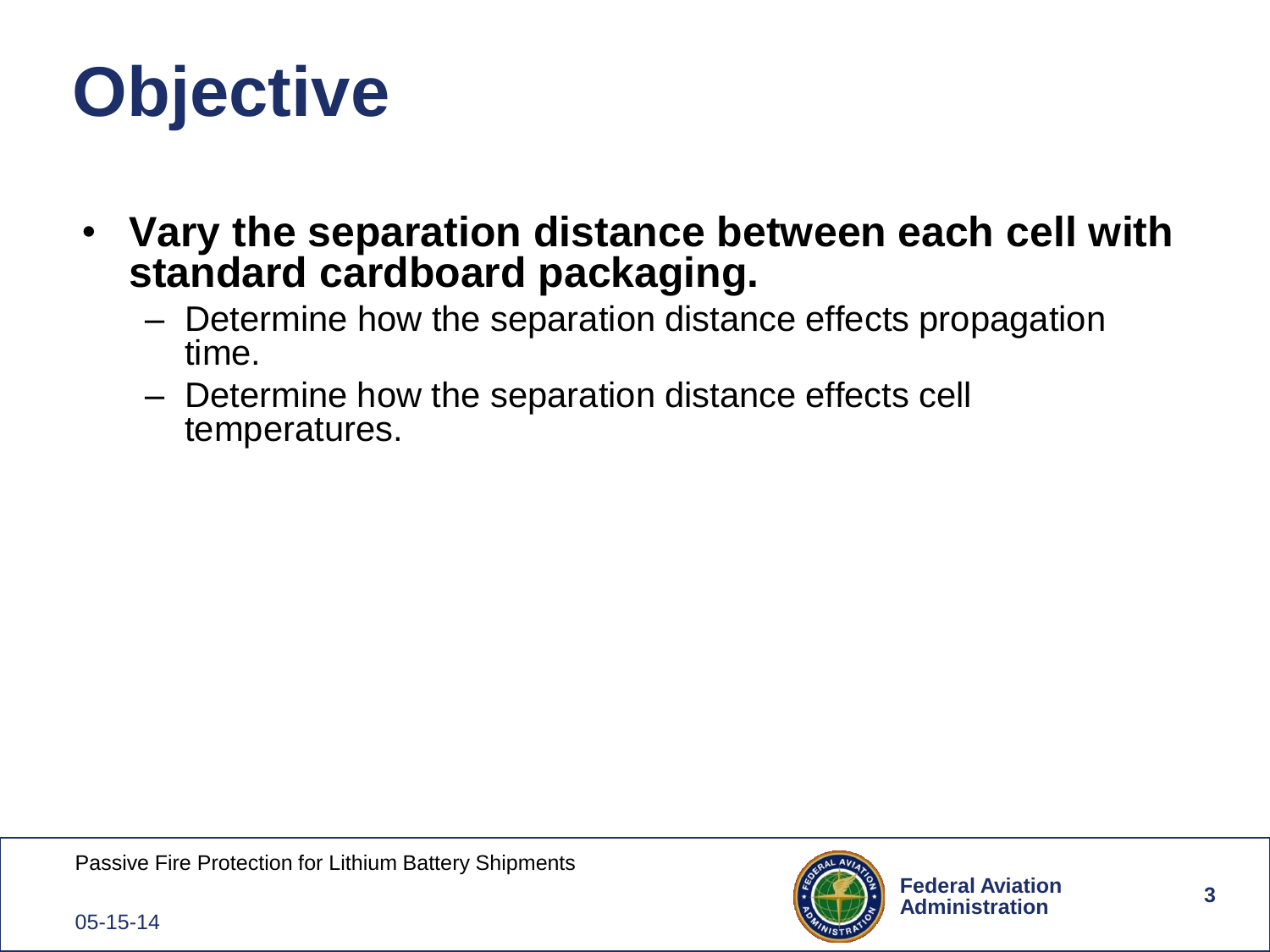## **Previous Tests**

- **A variation of the state-of-charge of the Li-Ion cells effected thermal runaway propagation.**
	- With standard cardboard packaging, 18650 cells at 30% failed to propagate.
	- At higher states-of-charge, propagation time decreased and average temperatures increased.
- **A variation in cell divider materials was shown to effect the propagation of cells.**
	- Insulative packaging materials slowed thermal-runaway propagation rate and decreased the temperatures.
	- Conductive materials delayed the time to thermal runaway but decreased the propagation time.
- **A packet of water above the cells stopped propagation.**
- **Explosions of cells stopped propagation.**

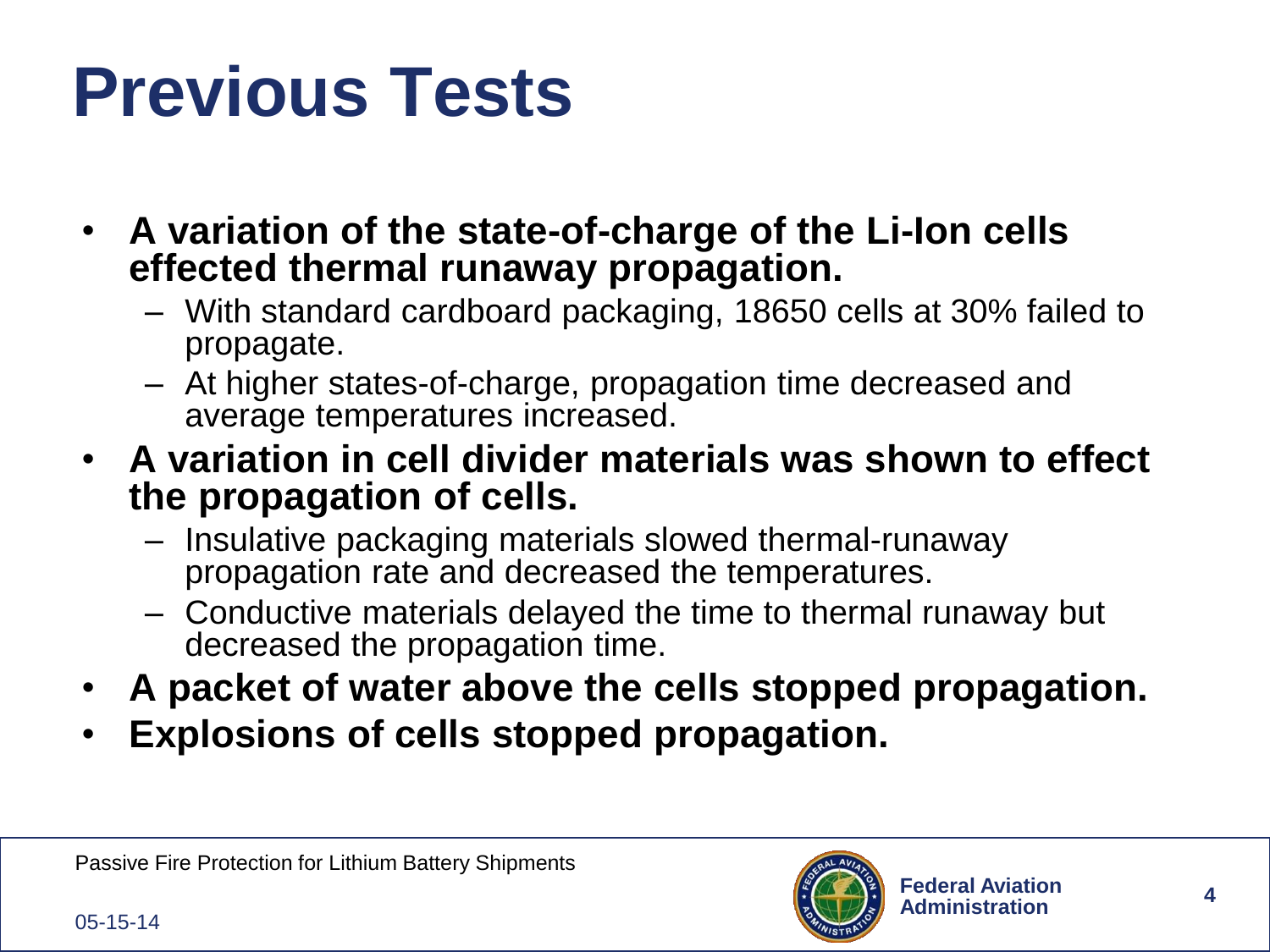# **Setup (packaging)**

- **Tests were conducted within a 64 ft³ chamber with a constant ambient air temperature.**
- **Tests were performed in battery boxes with a 16 cell capacity and a thermocouple on each cell.**





• **One of the 16 cells was replaced with a cartridge heater which was used to initiate thermal-runaway in the adjacent cells.** 

Passive Fire Protection for Lithium Battery Shipments

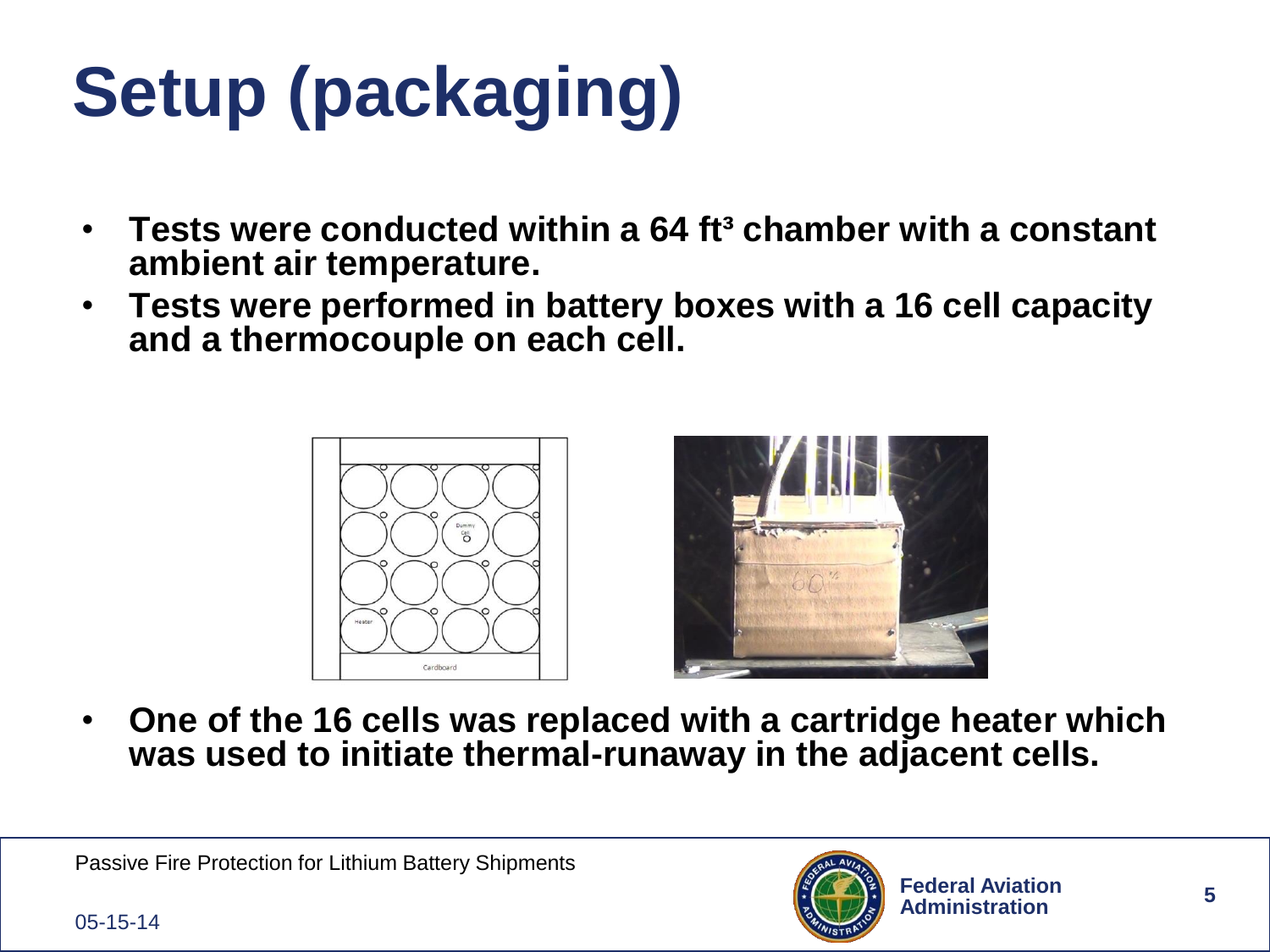## **Tests Performed (packaging)**



Passive Fire Protection for Lithium Battery Shipments



05-15-14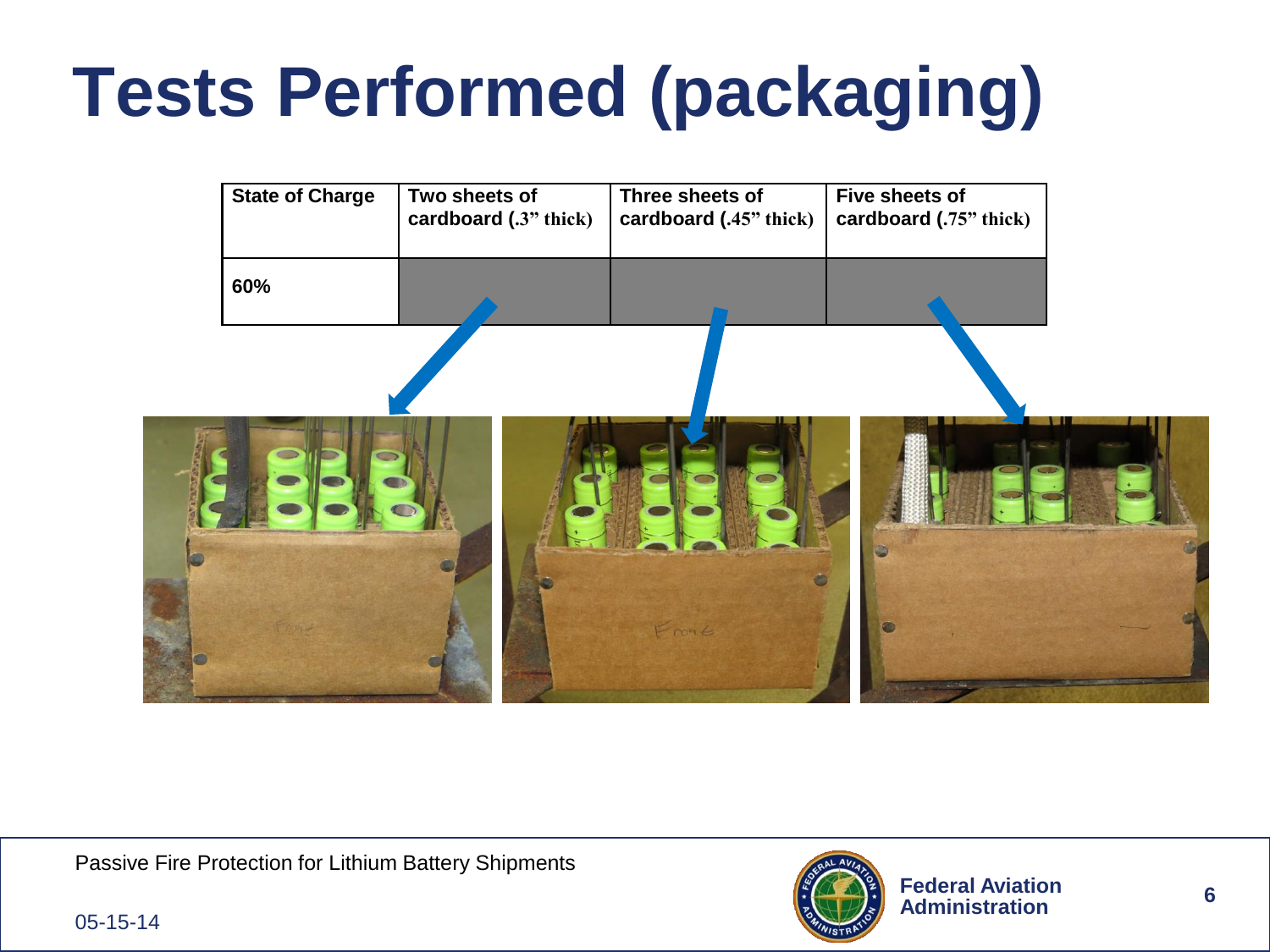### **Results**



•Larger separation distances were not very effective at reducing cell temperatures.

•Separation distance did however have a significant impact on the rate of propagation.

Passive Fire Protection for Lithium Battery Shipments

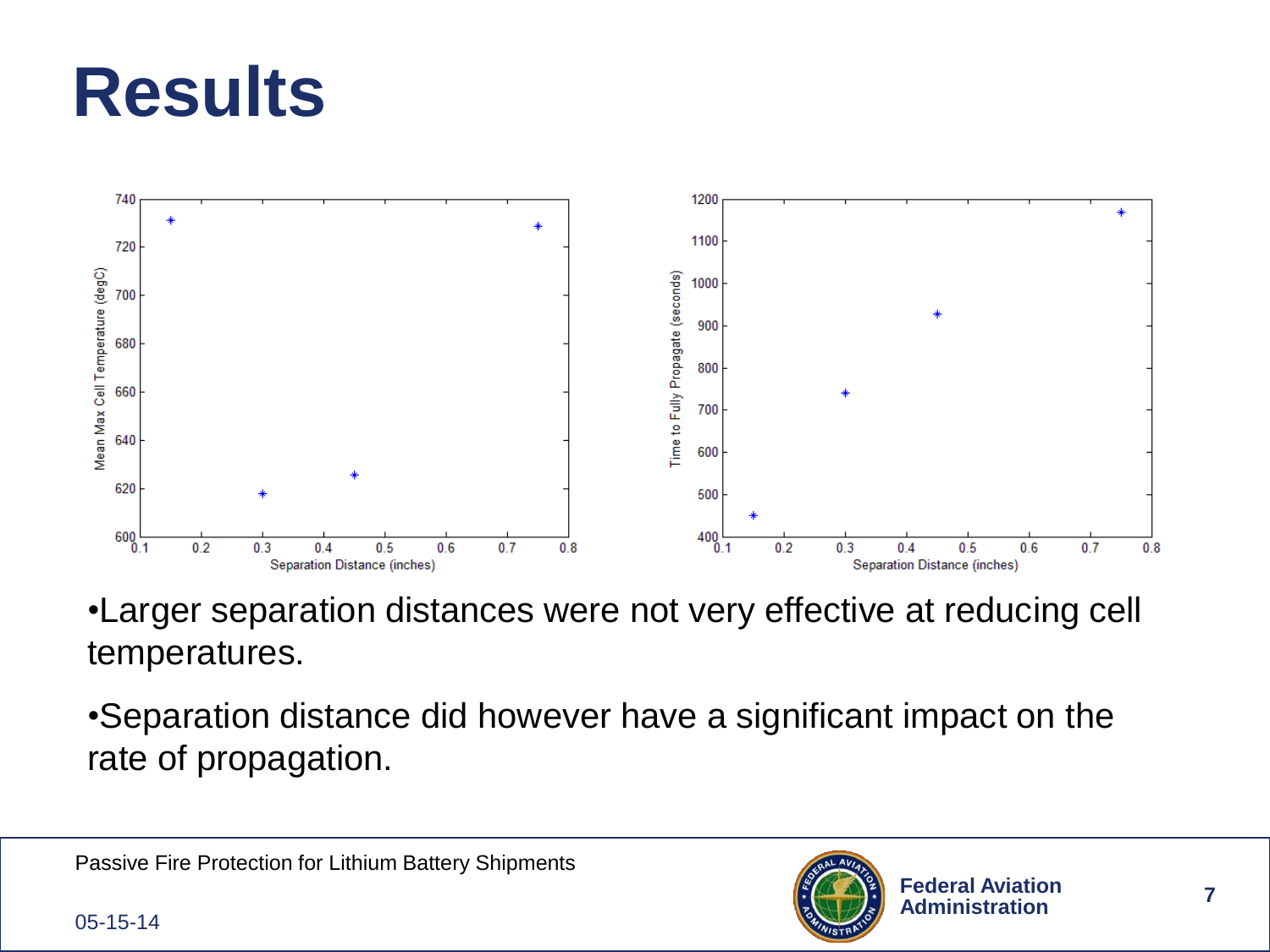## **Summary**

- **Larger separation distances decreased the propagation rate.**
	- Recent ICAO recommendations of 8 cells per package (greater separation distance) would increase the amount of time that a pilot has to react to a fire.
- **Larger separation distances have little effect on the temperatures of the cells.**
	- Maximum cell temperatures for lithium-ion cells are not "strongly" dependent on rate of heating.
	- Recent ICAO recommendations of 8 cells per package (greater separation distance) would not have much effect on the heat release per cell.

Passive Fire Protection for Lithium Battery Shipments

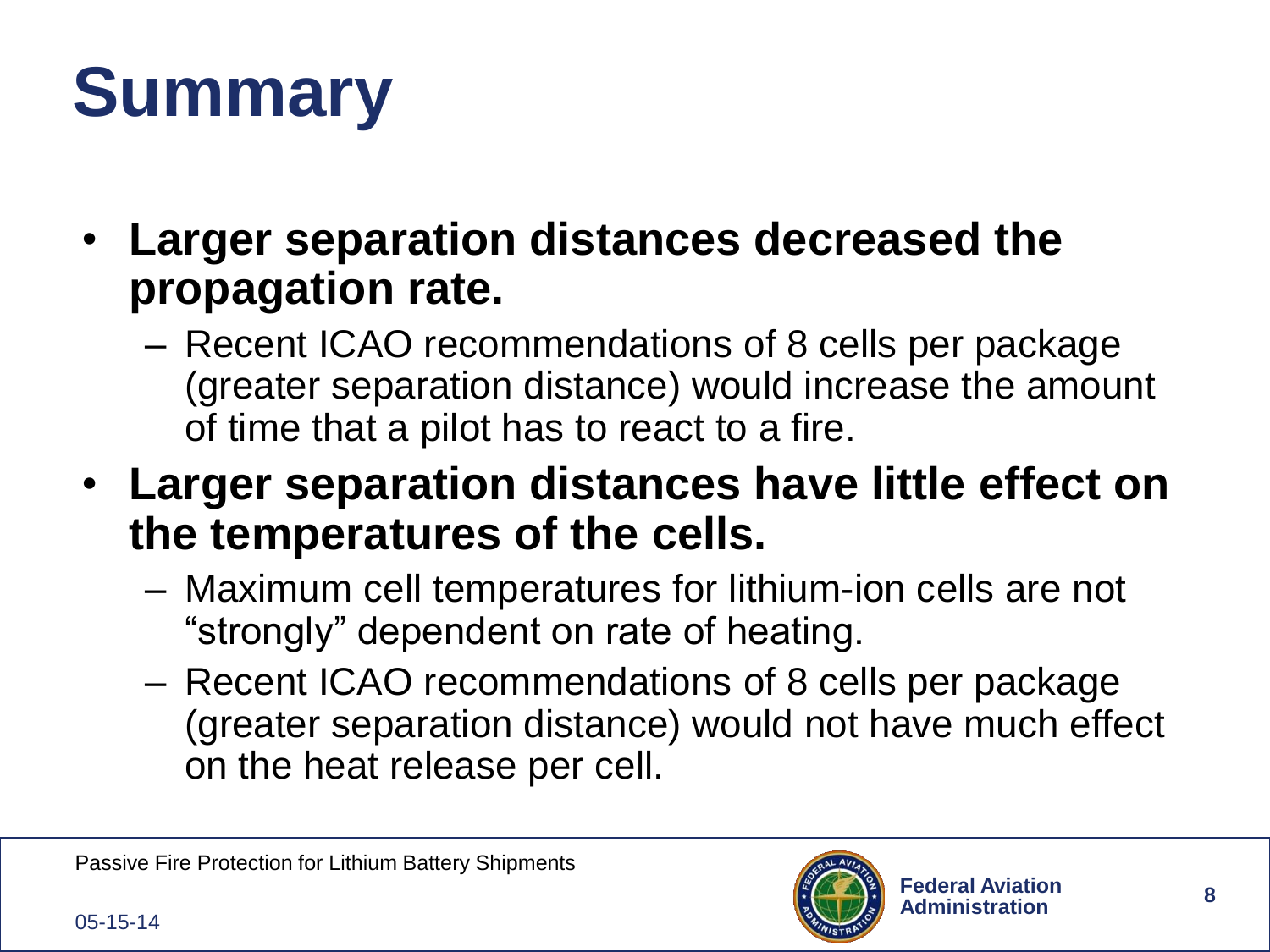#### **Questions?**

#### • **Contact**

- Thomas Maloney
- Office: 609-485-7542
- Thomas.ctr.Maloney@faa.gov



05-15-14